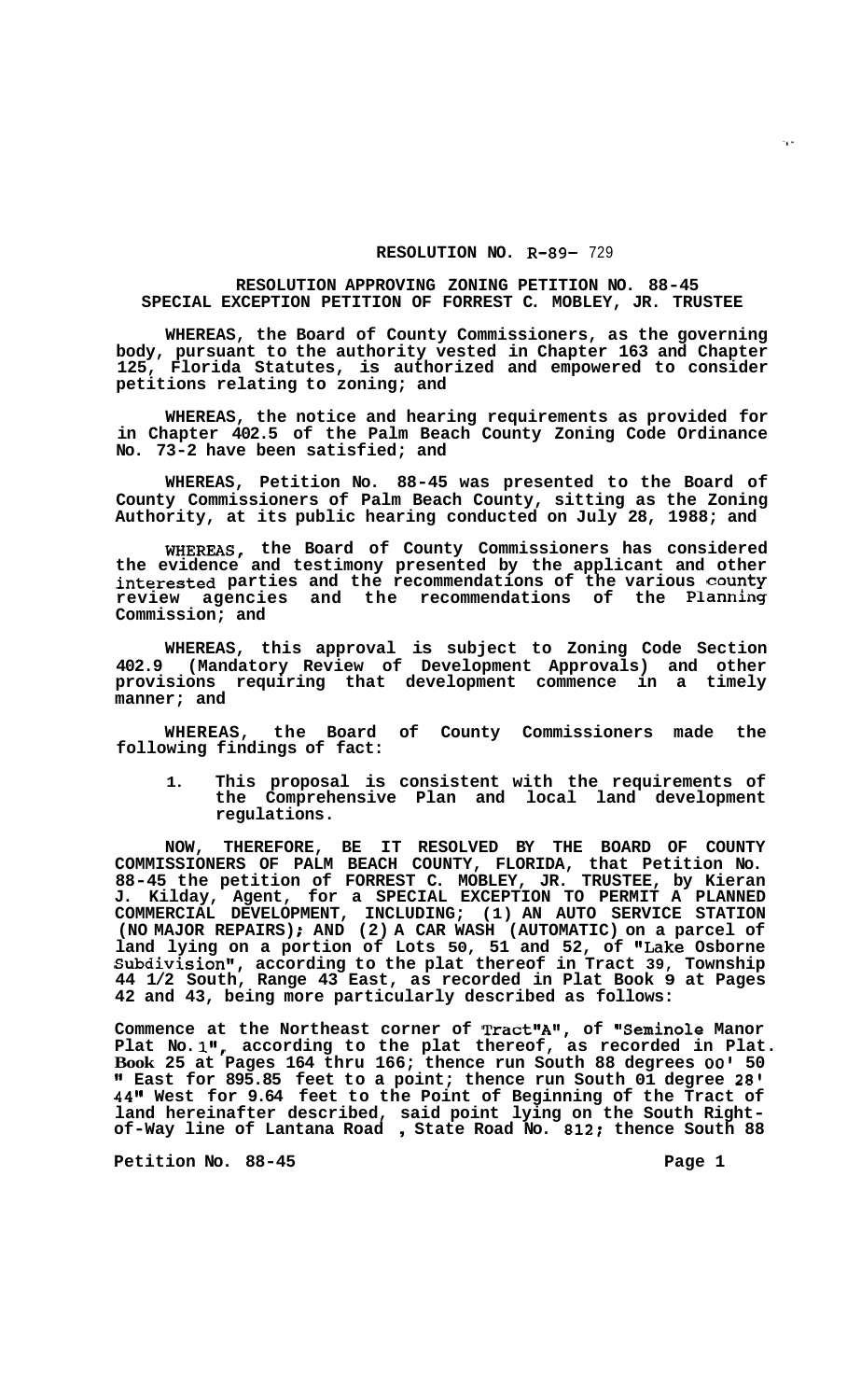**degrees** *00'* **56" East along the South Right-of-way line of Lantana Road aforementioned for 164.69 feet: thence run South 43 degrees 15' 57" East for 35.20 feet to an intersection with the West Right-of-way line of Congress Avenue: thence run South 01 degree 29' 03" West along sid Right-of-way line for 100.03 feet to a point: thence run South 88 degrees** *00'* **56" East for 10.00 feet to a point: thence run South 01 degree 29' 03" for 10.23 feet to a Point of Curve:thence run Southeasterly along a circular curve concave to the East having a radius of 1960.08 feet and a central angle of 01 degree 37' 04'' for an arc distance of 55.34 feet to a point: thence, run North 88 degrees** *00'* **54" West for a distance of 200.76 feet to a point: thence, run North 01 degree 28' 44" East for 190.36 feet to the Point of Beginning, being located on the southwest corner of the intersection of Lantana Road (SR 812) and Congress Avenue (SR 807), in a CG-General Commercial Zoning District, was approved as advertised, subject to the following conditions:** 

- **1. Prior to certification, the site plan shall be amended to indicate the following:** 
	- **a. Required five (5) car stacking distance for all drive-up units. The stacking distances shall be characteristic of how traffic would ordinarily access the site:**
	- **b.**  / **Graphic depiction of the transfer of interior landscape square footage to the perimeter:**
	- **C. Required six-foot high continuous CBS wall along the western property line: and**
	- **d. Required perimeter landscape strips.**
- **2. The site shall be redesigned** - **to allow for adequate circulation on site.**
- **3. Use of the site shall be limited to gasoline sales with an associated convenience store and a car wash.**
- **4. There shall be no outdoor storage of vehicles or disassembled vehicle parts on site.**
- **5. Vehicle parking shall be limited to the parking spaces designated on the approved site plan. No parking of vehicles is to be permitted in landscape areas, right- of-way or interior drives.**
- **6. Outdoor lighting used to illuminate the premises shall be low intensity and directed away from adjacent properties and streets, shining only on the subject site.**
- *7.*  **No off-premise signs shall be permitted on the site.**

Petition No. 88-45 **Page 2 Page 2** 

 $\mathbf{I}$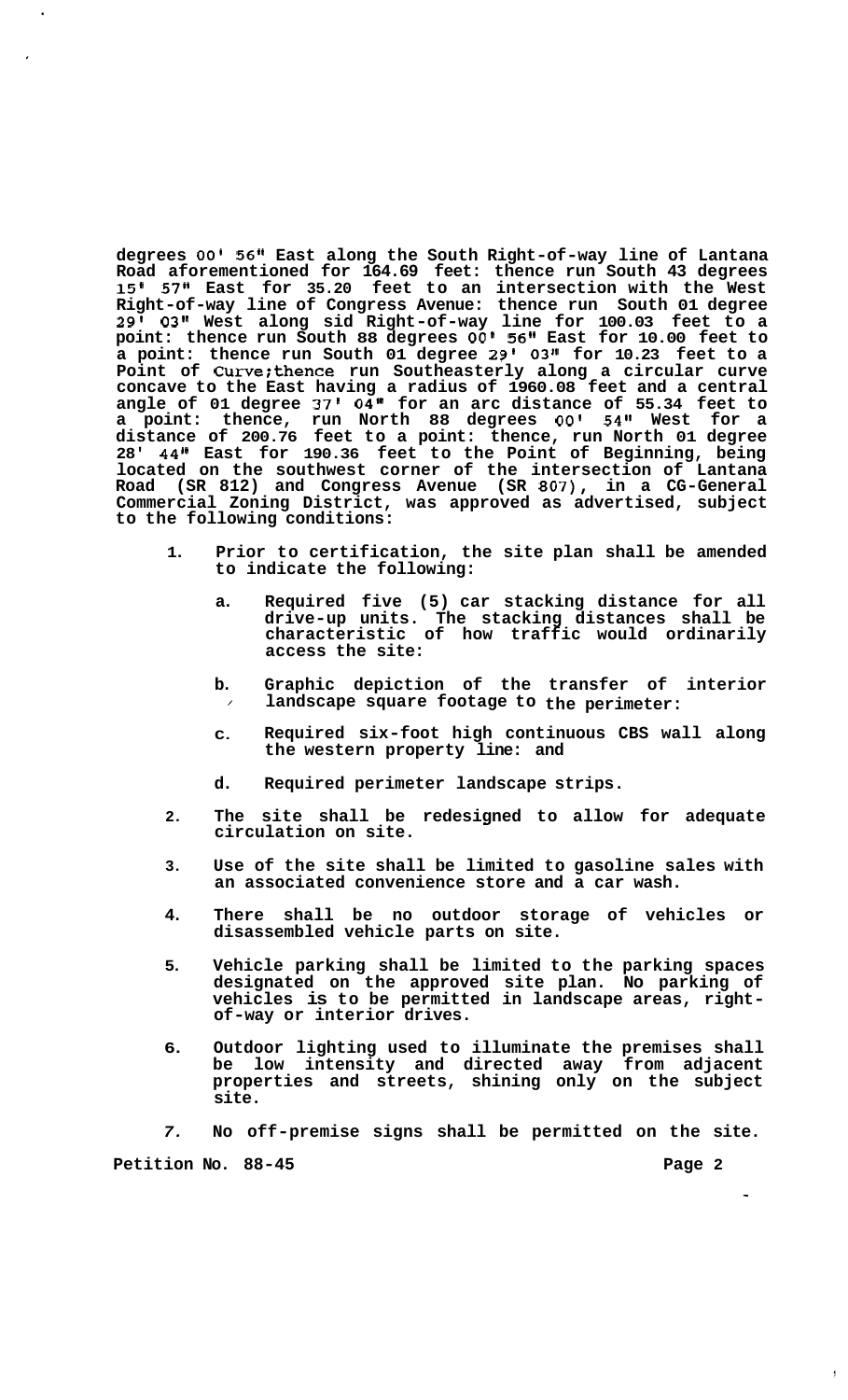Existing off-premise signs shall be removed prior to **the issuance of a Certificate of Occupancy fox, the first structure built on site.** 

- **8. The developer shall provide discharge control and treatment for the stormwater runoff in accordance with all applicable agency requirements in effect at: the time of the permit application. However, at a minimum, this development shall retain onsite the stormwater runoff generated by a three (3) year-one (1) hour storm with a total rainfall of 3 inches as required** *b{* **the Permit Section, Land Development Division. In the event that the subject site abuts a Departmert of Transportation maintained roadway, concurrent approval from the Florida Department of Transportation will also be required. The drainage system shall be maintained in an acceptable condition as approved by the County Engineer. In the event that the drainage system is not adequately maintained as determined by the County Engineer, this matter will be referred to the Code Enforcement Board for enforcement.**
- **9. The developer shall design the drainage system such that storm water runoff from the parking area:; and paved surfaced area shall be separate from those areas which may contain hazardous or undesirable waste from the proposed site.**
- **10. Within 90 days of the amendment to the Thoroughfare Plan, the property owner shall convey to Palm Beach County by road right-of-way warranty deed for:** 
	- **a) Lantana Road, 71.5 feet from centerline**
	- **b) Congress Avenue, 64 feet from centerline all free of encumbrances and encroachments.**

**Petitioner shall provide Palm Beach County with sufficient documentation acceptable to the Right cf Way Acquisition Section to ensure that the property is free of all encumbrances and encroachments. Right-cf-way conveyances shall also include IlSafe Sight Corners" where appropriate at intersections as determined ty the County Engineer.** 

**11. The property owner shall pay a Fair Share Fee in the amount and manner required by the "Fair Share Contribution for Road Improvements Ordinance"** as it **presently exists or as it may from time to ti!ne be amended. The Fair Share Fee** for **the proposed car wash addition presently is \$8,037.00 (300 trips X \$26.79 per trip).** 

**12. The application and engineering plans, calculations,** 

**Petition No.** 88-45 **Page 3 Page 3** 

 $\mathbf{r}=(\mathbf{x}^1,\mathbf{y}^2,\ldots,\mathbf{y}^K)$  $\mathbb{R}^{\mathbb{Z}^2}$